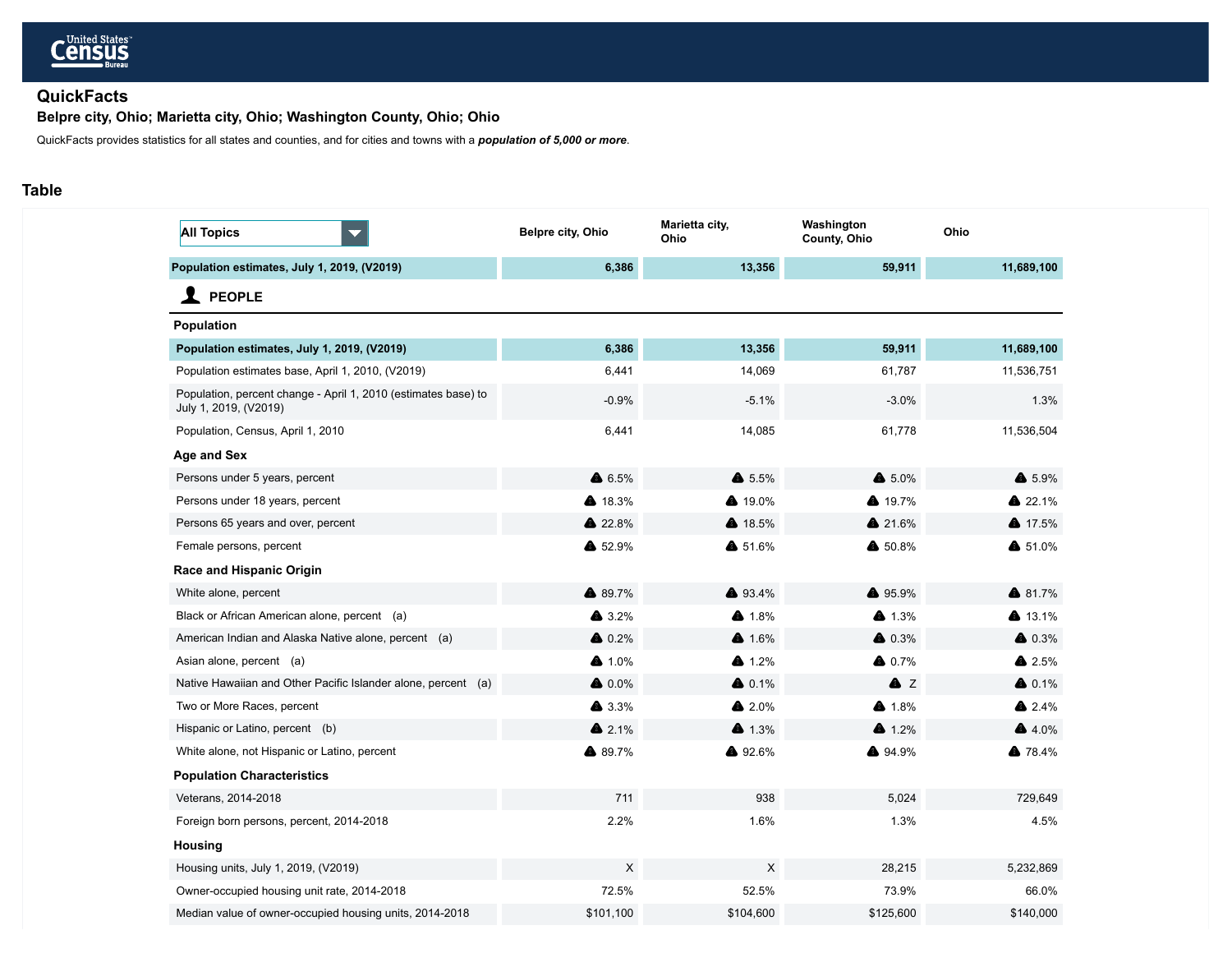| Median selected monthly owner costs - with a mortgage, 2014-<br>2018                      | \$928    | \$1,004   | \$1,089  | \$1,269     |
|-------------------------------------------------------------------------------------------|----------|-----------|----------|-------------|
| Median selected monthly owner costs -without a mortgage,<br>2014-2018                     | \$369    | \$360     | \$381    | \$471       |
| Median gross rent, 2014-2018                                                              | \$681    | \$675     | \$659    | \$788       |
| Building permits, 2019                                                                    | X        | X         | 12       | 23,047      |
| <b>Families &amp; Living Arrangements</b>                                                 |          |           |          |             |
| Households, 2014-2018                                                                     | 2,870    | 5,750     | 25,139   | 4,654,075   |
| Persons per household, 2014-2018                                                          | 2.24     | 2.15      | 2.35     | 2.43        |
| Living in same house 1 year ago, percent of persons age 1<br>year+, 2014-2018             | 89.8%    | 81.6%     | 89.2%    | 85.2%       |
| Language other than English spoken at home, percent of<br>persons age 5 years+, 2014-2018 | 4.4%     | 3.2%      | 2.3%     | 7.0%        |
| <b>Computer and Internet Use</b>                                                          |          |           |          |             |
| Households with a computer, percent, 2014-2018                                            | 83.2%    | 82.4%     | 80.7%    | 87.4%       |
| Households with a broadband Internet subscription, percent,<br>2014-2018                  | 72.8%    | 71.6%     | 70.2%    | 79.7%       |
| <b>Education</b>                                                                          |          |           |          |             |
| High school graduate or higher, percent of persons age 25<br>years+, 2014-2018            | 89.9%    | 90.2%     | 90.9%    | 90.1%       |
| Bachelor's degree or higher, percent of persons age 25 years+,<br>2014-2018               | 15.2%    | 26.4%     | 19.2%    | 27.8%       |
| Health                                                                                    |          |           |          |             |
| With a disability, under age 65 years, percent, 2014-2018                                 | 14.8%    | 17.7%     | 15.5%    | 10.1%       |
| Persons without health insurance, under age 65 years, percent                             | ▲ 9.8%   | ▲ 9.3%    | ▲ 8.3%   | $4.7.7\%$   |
| Economy                                                                                   |          |           |          |             |
| In civilian labor force, total, percent of population age 16<br>years+, 2014-2018         | 51.8%    | 56.3%     | 56.1%    | 63.1%       |
| In civilian labor force, female, percent of population age 16<br>years+, 2014-2018        | 48.2%    | 50.0%     | 51.0%    | 58.8%       |
| Total accommodation and food services sales, 2012 (\$1,000)<br>(c)                        | 12,978   | 64,108    | D        | 20,652,777  |
| Total health care and social assistance receipts/revenue, 2012<br>$($1,000)$ (c)          | 30,818   | 397,005   | 453,223  | 80,915,693  |
| Total manufacturers shipments, 2012 (\$1,000) (c)                                         | D        | 1,006,115 | D        | 313.629.976 |
| Total merchant wholesaler sales, 2012 (\$1,000) (c)                                       | 1,976    | 241,464   | D        | 155,426,023 |
| Total retail sales, 2012 (\$1,000) (c)                                                    | 97,930   | 381,135   | 756,318  | 153,553,997 |
| Total retail sales per capita, 2012 (c)                                                   | \$15,230 | \$27,172  | \$12,303 | \$13,301    |
| <b>Transportation</b>                                                                     |          |           |          |             |
| Mean travel time to work (minutes), workers age 16 years+,<br>2014-2018                   | 24.6     | 15.6      | 22.8     | 23.5        |
| <b>Income &amp; Poverty</b>                                                               |          |           |          |             |
| Median household income (in 2018 dollars), 2014-2018                                      | \$43,776 | \$37,518  | \$48,572 | \$54,533    |
| Per capita income in past 12 months (in 2018 dollars), 2014-                              | \$25,464 | \$25,481  | \$27,860 | \$30,304    |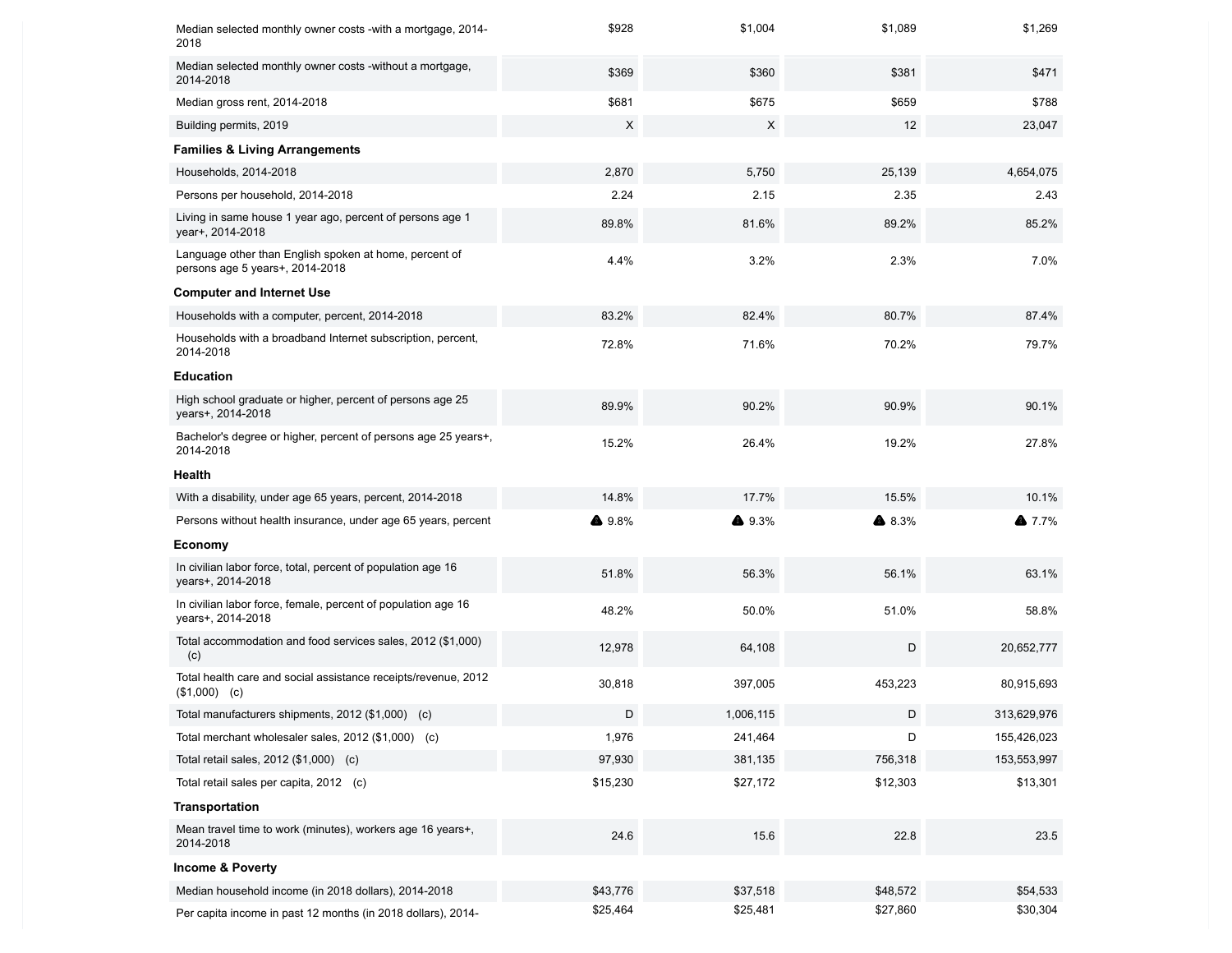# 2018

| Persons in poverty, percent                 | ▲ 16.8%  | ▲ 26.6%  | ▲ 15.9%   | ▲ 13.9%     |
|---------------------------------------------|----------|----------|-----------|-------------|
| <b>BUSINESSES</b>                           |          |          |           |             |
| <b>Businesses</b>                           |          |          |           |             |
| Total employer establishments, 2018         | $\times$ | $\times$ | 1,372     | 251,937     |
| Total employment, 2018                      | X        | X        | 22,639    | 4,878,062   |
| Total annual payroll, 2018 (\$1,000)        | X        | $\times$ | 1,057,837 | 236,239,178 |
| Total employment, percent change, 2017-2018 | X        | X        | $-1.1%$   | 1.3%        |
| Total nonemployer establishments, 2018      | X        | X        | 3,784     | 802,331     |
| All firms, 2012                             | 511      | 1,536    | 5,390     | 904,814     |
| Men-owned firms, 2012                       | 246      | 856      | 3,148     | 510,078     |
| Women-owned firms, 2012                     | 104      | 340      | 1,271     | 306,824     |
| Minority-owned firms, 2012                  | F        | 58       | 109       | 122,653     |
| Nonminority-owned firms, 2012               | 466      | 1,316    | 4,986     | 759,569     |
| Veteran-owned firms, 2012                   | F        | 137      | 478       | 91,316      |
| Nonveteran-owned firms, 2012                | 350      | 1,227    | 4,458     | 776,193     |
| <b>GEOGRAPHY</b>                            |          |          |           |             |
| Geography                                   |          |          |           |             |
| Population per square mile, 2010            | 1,848.2  | 1,670.2  | 97.8      | 282.3       |
| Land area in square miles, 2010             | 3.49     | 8.43     | 631.97    | 40,860.69   |
| <b>FIPS Code</b>                            | 3905424  | 3947628  | 39167     | 39          |